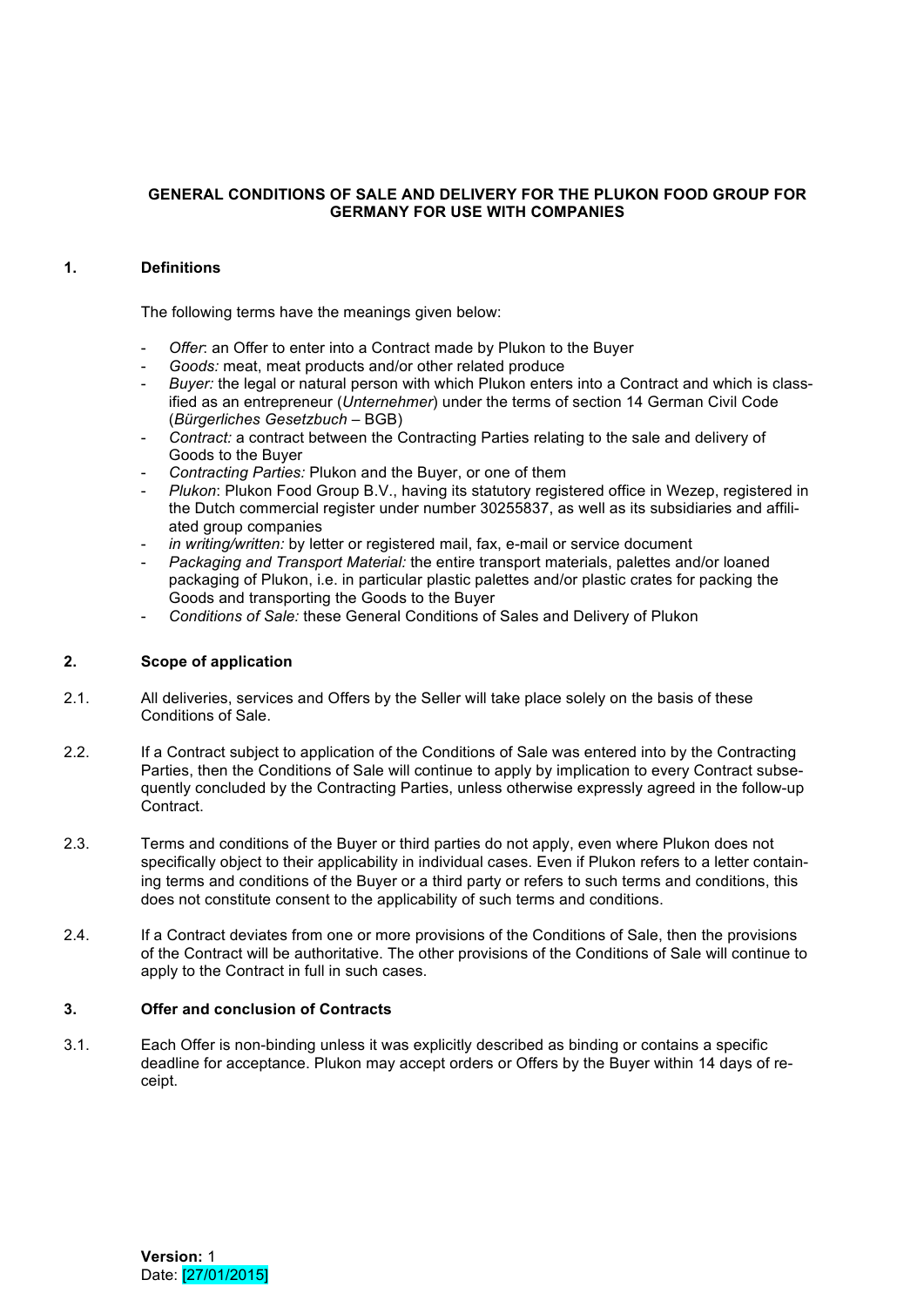3.2. Only the managing directors designated in the commercial register (*Handelsregister*) as being authorised to represent and (any) authorised representatives of Plukon designated in the commercial register are entitled to enter into a Contract. Plukon is only bound by Contracts concluded by persons lacking power of representation if a person designated in the commercial register as authorised to represent has confirmed this Contract or if Plukon has actually performed the Contract by delivering the Goods and sending the relevant invoice.

### **4. Prices**

The prices specified by Plukon will be denominated in euros and – unless otherwise expressly agreed – will be quoted "ex works" (see clause 6.1.) plus packaging and statutory VAT; for export deliveries prices will also be plus customs and excise duties and applicable public charges.

#### **5. Place of performance, dispatch and Packaging and Transport Material**

- 5.1. Unless otherwise expressly agreed, the place of performance for all obligations under the contractual relationship is the place where the branch of the Plukon Contracting Party is located in the specific case.
- 5.2. If Plukon provides Goods Packaging and Transport Material for the delivery, then the Buyer will return this Packaging and Transport Material to Plukon within the usual time limit for the Goods concerned, and in any event within a time limit of fourteen (14) days from the delivery date. Plukon is entitled to charge the Buyer a reasonable deposit and/or a user/lending fee for the Packaging and Transport Material used. Plukon will retain title to the Packaging and Transport Material at all times.
- 5.3. Should Plukon send the Buyer an overview of the Packaging and Transport Material which according to Plukon's accounts is in the Buyer's possession, then the Buyer is required to inform Plukon in writing or by e-mail within fourteen (14) days of the date referred to in the cover letter / cover e-mail about any errors in the overview provided by Plukon. Otherwise, the Buyer is bound by Plukon's overview in its dealing with Plukon.
- 5.4. If the Packaging and Transport Material is damaged before or after the Goods are delivered, then Plukon is entitled to charge the Buyer for the repair costs. If in Plukon's judgement irreparable damage or loss has occurred, then Plukon is entitled to assert a claim for the costs of replacing the Packaging and Transport Material. "Loss" is also deemed to be when Plukon's Packaging and Transport Material has not been returned within thirty (30) days of the date of the invoice for the relevant delivery. The above sentences 1-3 do not apply if the Buyer demonstrates that it is not responsible for the damage or loss. The Buyer will be held accountable for any acts, omissions or negligence by the Buyer or any transport personnel it has engaged.
- 5.5. The Buyer is prohibited from using the Packaging and Transport Material provided by Plukon for its own purposes without Plukon's consent.
- 5.6. If the Buyer wishes to provide Plukon with its own Packaging and Transport Material for packing and transporting the Goods, then the Buyer is responsible for ensuring that this Packaging and Transport Material meets the legal requirements and standards applying in relation to safety and correct transportation. The Buyer will indemnify Plukon against any liability towards the Buyer and/or third parties in relation to this. Plukon is entitled to refuse to use the Packaging and Transport Material provided by the Buyer if in Plukon's judgement it does not meet the requirements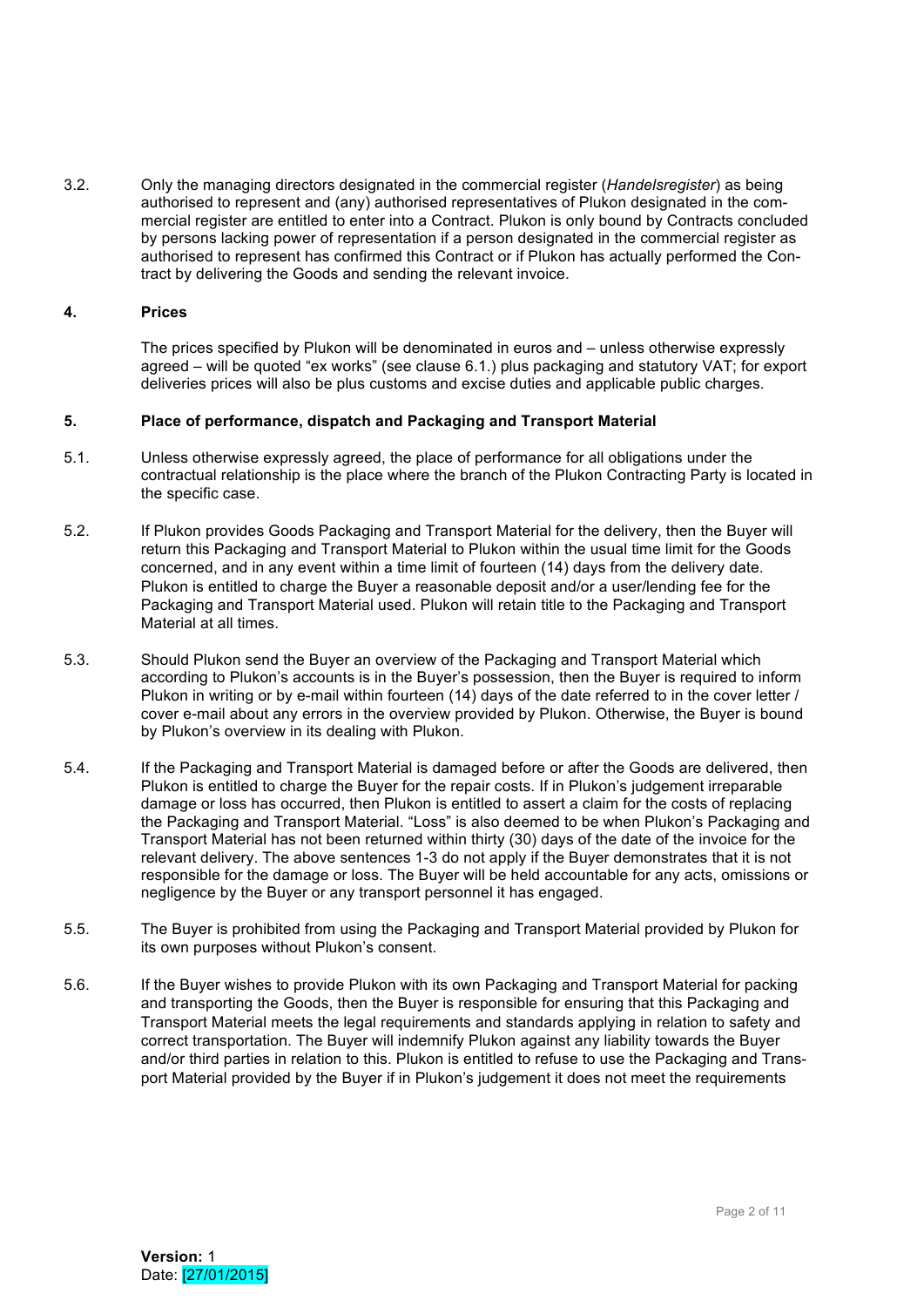and standards referred to above. In the event of such a refusal, Plukon will not be liable for the damage incurred by the Buyer in connection with (any) delay arising as a result of such a refusal.

#### **6. Delivery**

- 6.1. Deliveries will take place "ex works" as defined in the latest version of the international Incoterms set out by the International Chamber of Commerce (ICC). "Works" in the sense of the Conditions of Sale is deemed to be any production location of Plukon and/or any storeroom used by Plukon.
- 6.2. Deadlines and dates for deliveries proposed by Plukon are only deemed to be approximate in all cases, unless a fixed deadline or fixed date is expressly promised or agreed.
- 6.3. Notwithstanding its rights arising from a default by the Buyer, Plukon may require an extension of delivery and performance deadlines or a postponement of delivery and performance deadlines by the period in which the Buyer fails to comply with its obligations towards Plukon.
- 6.4. Plukon is entitled to deliver the Goods in partial consignments if
	- the partial delivery can be used by the Buyer within the scope of the contractually intended purpose,
	- it is certain that the rest of the ordered Goods will be delivered, and
	- the Buyer does not incur any considerable extra work or additional costs as a result (unless the Seller states that it is willing to bear these costs).

If the Goods are delivered in partial consignments, Plukon is entitled to charge for each partial consignment as an individual delivery.

- 6.5. If the Contracting Parties have contrary to 6.1. expressly agreed in writing in a Contract that Plukon will deliver Goods or have Goods delivered to a location designated by the Buyer, then the delivery takes place at the time the Goods have reached their destination, still unloaded, on the means of transport, without requiring any notification to the Buyer. The costs of reloading and unloading at the place of delivery will be borne by the Buyer. Plukon is not liable for damage to the Goods and/or any fall in value of the Goods due to a delayed arrival of the Goods caused by the time taken to transport the Goods exceeding the normal time, unless the delay is a result of wilful misconduct (*Vorsatz*) or gross negligence (*grobe Fahrlässigkeit*) on the part of Plukon, its statutory representatives or persons performing obligations on its behalf (*Erfüllungsgehilfen*).
- 6.6. The Buyer is obliged to accept the purchased Goods at the time they are made available as specified in the Contract or at the time they are offered to it as specified in the Contract. Should the Buyer refuse to accept the Goods or should it fail to provide the information or issue the instructions required for the delivery, then the Goods will be stored at the Buyer's risk. In this case, the Buyer will bear all additional costs, including the costs of reloading and unloading and storage costs. From the time when the Goods are provided / offered, the Buyer will bear the costs and risks in relation to damage to the Goods or partial loss of the Goods / the Goods having partly perished, unless the damage is a result of wilful misconduct or gross negligence on the part of Plukon, its statutory representatives or persons performing obligations on its behalf.
- 6.7. In the event of a refusal to accept the Goods as set out in 6.6. Plukon is also entitled (in the light of the perishable nature of the Goods) to sell the Goods to one or more third parties after a period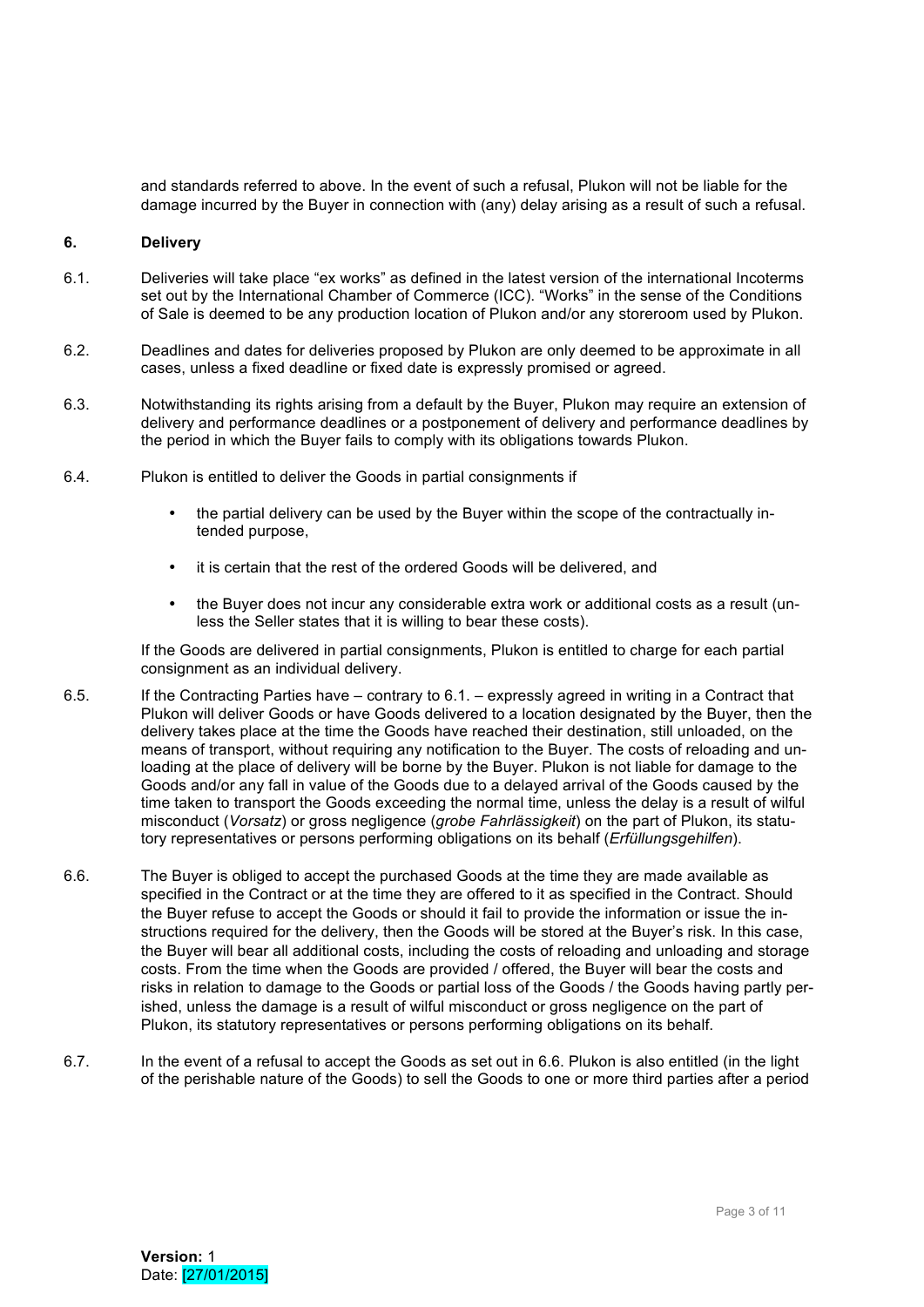of six (6) hours from the time they are delivered / offered. In this case, the Buyer will bear all any and costs and any loss in revenue for the Goods compared to the price agreed with the Buyer. This is without prejudice to any other of Plukon's rights against the Buyer on account of nonperformance of its contractual duties.

6.8. Plukon is not yet in default if it merely overruns a delivery date specified in the Contract. Plukon is only in default if it also fails to deliver the Goods for a reason falling within its sphere of responsibility within the additional delivery period – of at least fourteen (14) days – set down in writing after expiry of the agreed delivery period. The Buyer may only withdraw from the Contract if a deadline is missed for a reason falling within Plukon's sphere of responsibility which causes Plukon to be in default as long as the Contract has not yet been performed and it is not possible to reasonably require that the Buyer continues to adhere to the part of the Contract that has not yet been performed.

#### **7. Terms of payment**

- 7.1. The agreed price is to be paid in euros by the payment date referred to in the invoice or, if no payment date was stated, in any case within fourteen (14) days of the invoice date.
- 7.2. The Buyer is not entitled to offset the agreed price stated in an invoice or to claim any deductions or discounts against it. This does not apply to offsetting of counterclaims which are undisputed or recognised by declaratory judgment or counterclaims which are disputed but due to be decided on soon.
- 7.3. The payment date is deemed as the date on which the invoice amount is credited to Plukon's account specified in the invoice.
- 7.4. The Payments made by the Buyer will as a rule be used to settle the interest and costs incurred first of all and, secondly, to settle due invoices which have been outstanding for the longest time, regardless of the purpose or payment reference stated by the Buyer when making a payment.
- 7.5. If Plukon becomes aware of circumstances that would be capable of considerably reducing the Buyer's credit rating after the Contract has been concluded and which may serve to put payment of Plukon's outstanding claims by the Buyer under the relevant contractual relationship at risk, Plukon is entitled to only carry out or render any outstanding deliveries or services in return for advance payment or payment of security.
- 7.6. Plukon may declare that all invoices are immediately due and payable in the following cases:
	- (a) The Buyer fails to perform a contractual duty or fails to do so in time or in the proper manner.
	- (b) A third party initiates attachment or seizure of security or enforcement to the detriment of the Buyer.
	- (c) The Buyer is a legal person and this legal person is dissolved and liquidated or the Buyer is a natural person and he dies or is no longer able to carry on his trade.
	- (d) The Buyer refuses to provide the security defined in clause 7.5.0 for the performance of its duties requested by Plukon.
	- (e) Plukon becomes aware of circumstances which in its judgement give rise to legitimate doubts as to whether the Buyer will fulfil its duties.

### **8. Interest, default and out-of-court debt collection expenses**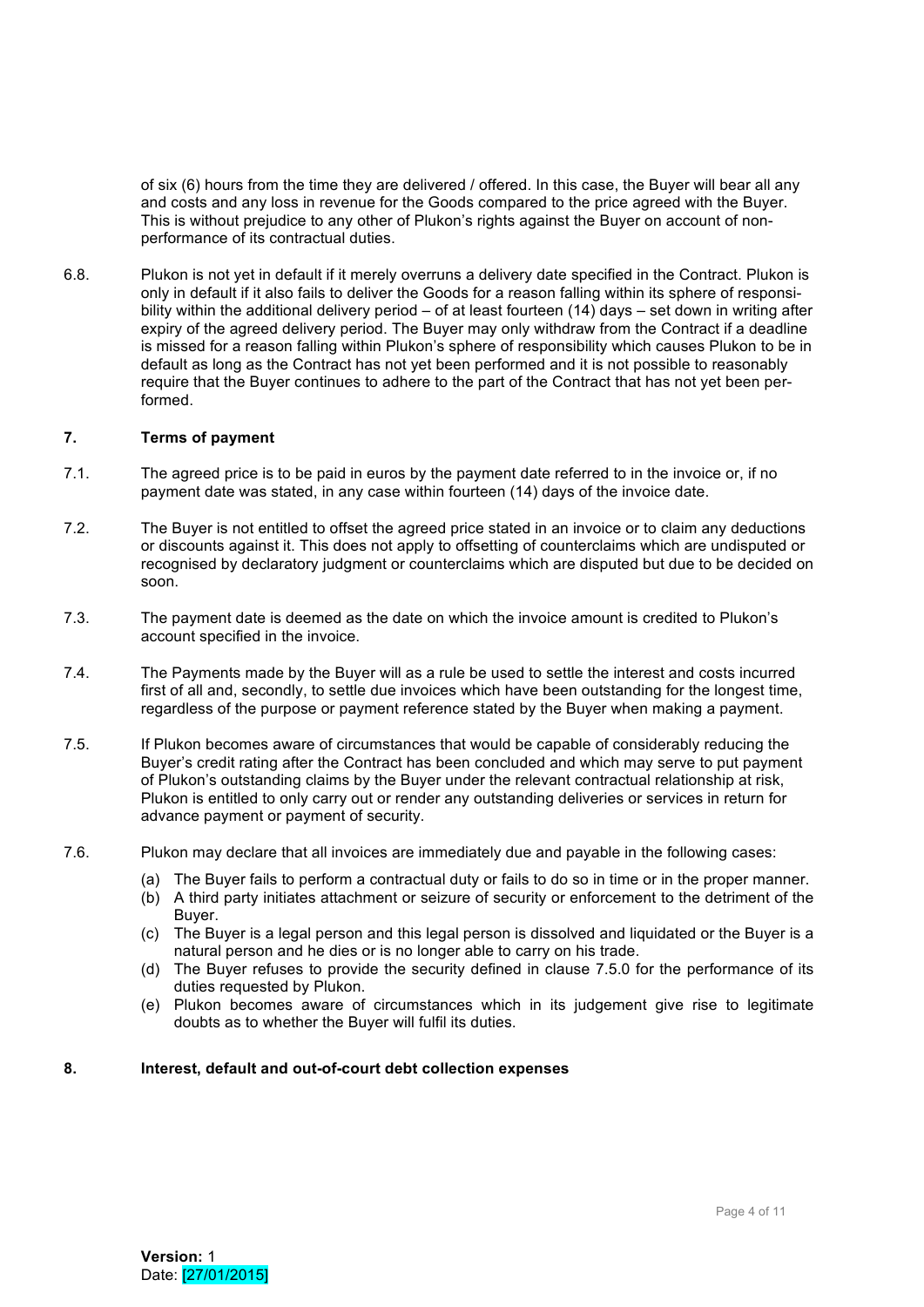- 8.1. Should the Buyer fail to remit payment by the due date, then interest of 5% p.a. will be charged on the outstanding amounts from the due date. The right to claim higher interest and additional damages in the event of default is unaffected.
- 8.2. If the Buyer is in default, then Plukon is entitled to arrange for collection of the outstanding amounts, without prejudice to any statutory rights. If Plukon arranges for the amounts to be collected, then the Buyer agrees to settle Plukon's reasonable out-of-court expenses associated with debt collection.

### **9. Quality, defects, inspections and complaints**

- 9.1. Delivered Goods are deemed to be in compliance with the Contract if they meet the special statutory (hygiene) regulations applying for food of animal origin in the EU. The Buyer is required to explicitly report any special requirements and/or purposes of the Goods to be delivered either at the time the Contract is concluded or beforehand and Plukon must expressly confirm them in writing. Otherwise, the Goods cannot be designated as being not in compliance with the Contract if they fail to meet these requirements or if they are unsuitable for such purposes.
- 9.2. Plukon is entitled to supply Goods which vary insignificantly from the Goods described in the Contract. A deviation of up to 5% in quantity is deemed to be insignificant. In addition, Plukon is entitled to supply Goods which deviate significantly from the Goods described in the Contract if this involves modifications to the deliverable Goods, packaging or associated documents which are required in order to comply with the applicable statutory national and international rules and regulations or – in the event of modifications – represent an improvement, and provided that the contractually agreed use is not unreasonably impaired for the Buyer.
- 9.3. Any weight loss of up to one per cent (1%) caused by cooling or freezing is not deemed to be a defect. In this context, weight loss may only be demonstrated with the aid of an official weighing certificate showing that the weighing was carried out at the time of the delivery or immediately after it on a public weighbridge that is in working order. If the Buyer collects the deliverable Goods from Plukon itself, then Plukon will give it the opportunity to weigh the Goods at Plukon or to have them weighed in its presence if desired by the Buyer. In the case referred to in the above sentence, Plukon will only accept complaints regarding weight provided that the Goods have been weighed at Plukon.
- 9.4. The Buyer is required to check that the purchased Goods are correct, to check the quantity (including packaging) and to inspect the Goods carefully for any defects/impacts on quality immediately after the delivery.
- 9.5. Unless Plukon receives notice of a defect in writing within six (6) hours of the time of delivery, the Goods delivered are deemed approved by the Buyer in relation to any obvious defects or other defects that would have been recognisable if the Goods had been examined carefully and without delay.
- 9.6. The Buyer is required to report any *hidden* defects to Plukon in writing within six (6) hours of discovering them. Otherwise, the Contracting Parties agree that the Goods will be deemed approved by the Buyer. In any event, the Buyer's right to invoke a *hidden* defect expires if the Buyer fails to report the relevant defect to Plukon in writing within three (3) weeks of the delivery if a European country is the final destination of the Goods, or within two (2) months of the delivery if a country outside Europe is the final destination of the Goods.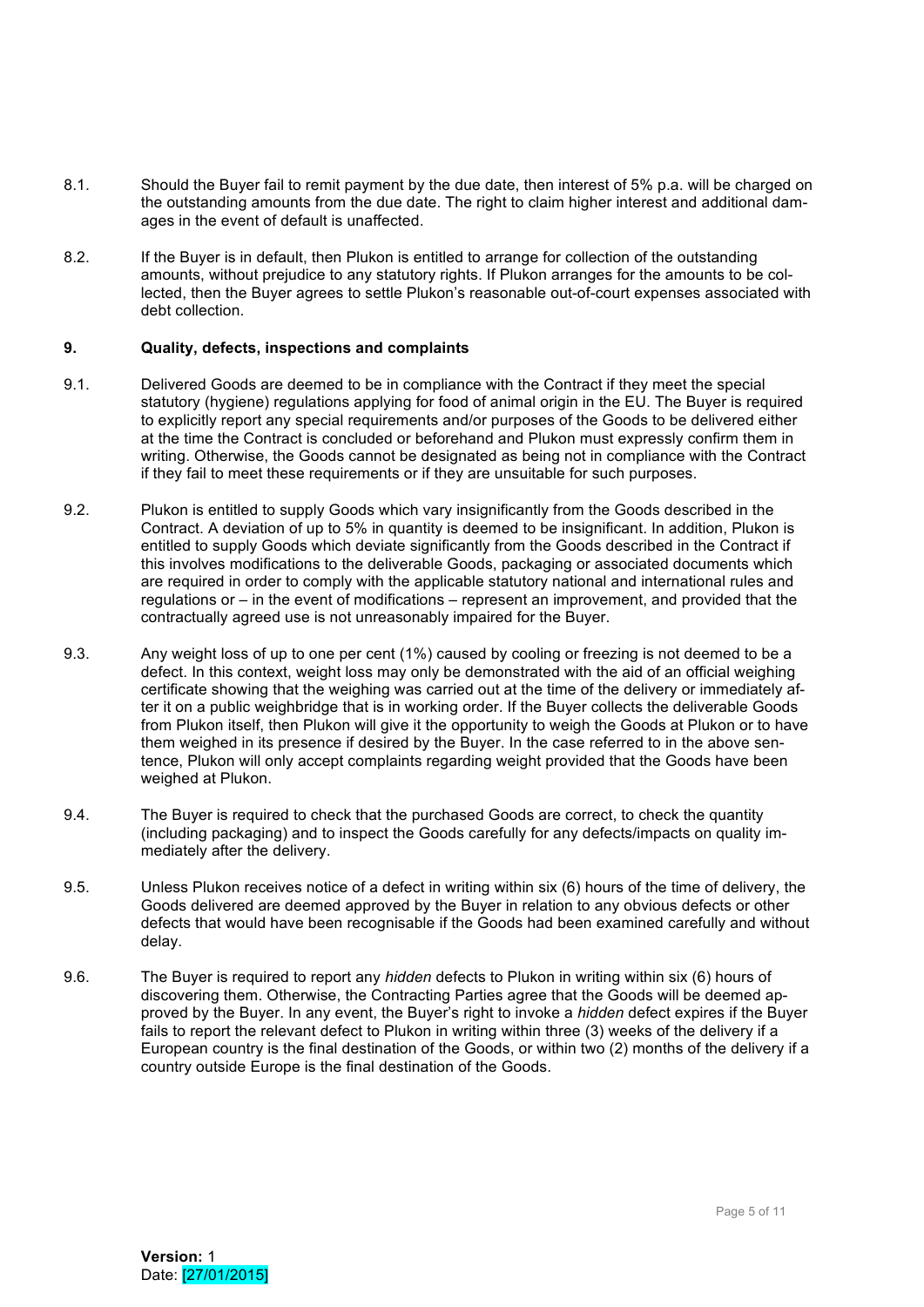- 9.7. If the complaints relate to the quality of the Goods, then Plukon is entitled to instruct the Buyer to have the fresh Goods sent back immediately or to have the Goods frozen and to keep them frozen. Plukon is entitled to instruct the Buyer to have the frozen Goods sent back by a time determined by Plukon at the latest or to have the Goods stored in a cold store and to keep them stored there. Furthermore, the Buyer is required to give Plukon the opportunity to check whether the complaints are justified.
- 9.8. If the delivered Goods are defective, then Plukon is entitled to either redeliver comparable Goods which conform to the Contract once or to grant a discount on the original price which is in reasonable proportion to the nature of the defect.
- 9.9. The Contracting Parties agree that the delivered Goods conform to the Contract if and as soon as the Buyer resells or processes them.

# **10. Time-barring**

- 10.1. Any claims and other rights of the Buyer against or in relation to Plukon in connection with the delivered Goods, arising on any grounds whatsoever, expire one (1) year after the Buyer has gained knowledge of the existence of these claims and rights or could have reasonably gained knowledge of their existence if not asserted to Plukon in writing before the expiry of this time limit.
- 10.2. If the Buyer should have asserted a claim against Plukon in connection with the Goods supplied by Plukon in writing during the time limit referred to in clause 10.1.0, all associated claims will also expire unless it files a legal action against Plukon to the court of competent jurisdiction as defined in clause 16.2.0 of the Conditions of Sale within a time limit of one (1) year from the time the claim was asserted in writing to Plukon.

### **11. Reservation of title**

- 11.1. Plukon reserves title to the purchased Goods until all present and future claims of Plukon arising from the purchase agreement and any ongoing business relationship (secured claims) have been paid in full.
- 11.2. The Goods subject to reservation of title may not be pledged or assigned as security before the secured claims have been paid in full. The Buyer is required to notify Plukon in writing without delay if and to the extent that third parties access the Goods belonging to Plukon.
- 11.3. In the event that the Buyer acts in a way that is in breach of the Contract, in particular if it fails to pay the due purchase price, then Plukon is entitled to withdraw from the Contract in accordance with the statutory provisions or/and to require that the Goods are returned due to the reservation of title. The request that the Goods are returned does not at the same time include a declaration of withdrawal; instead, Plukon is entitled merely to call for the Goods to be returned and to reserve the right to withdraw from the Contract. If the Buyer fails to pay the due purchase price, Plukon may only assert these rights if Plukon has previously given the Buyer a reasonable time limit for payment or if such a time limit is not necessary under statutory law.
- 11.4. The Buyer is authorised to resell and/or process Goods that are subject to reservation of title in the ordinary course of business. If this is the case the following provisions apply in addition:
	- (a) The reservation of title also covers the products resulting from the processing, mixing or combining of Plukon's Goods up to the full value such products, with Plukon being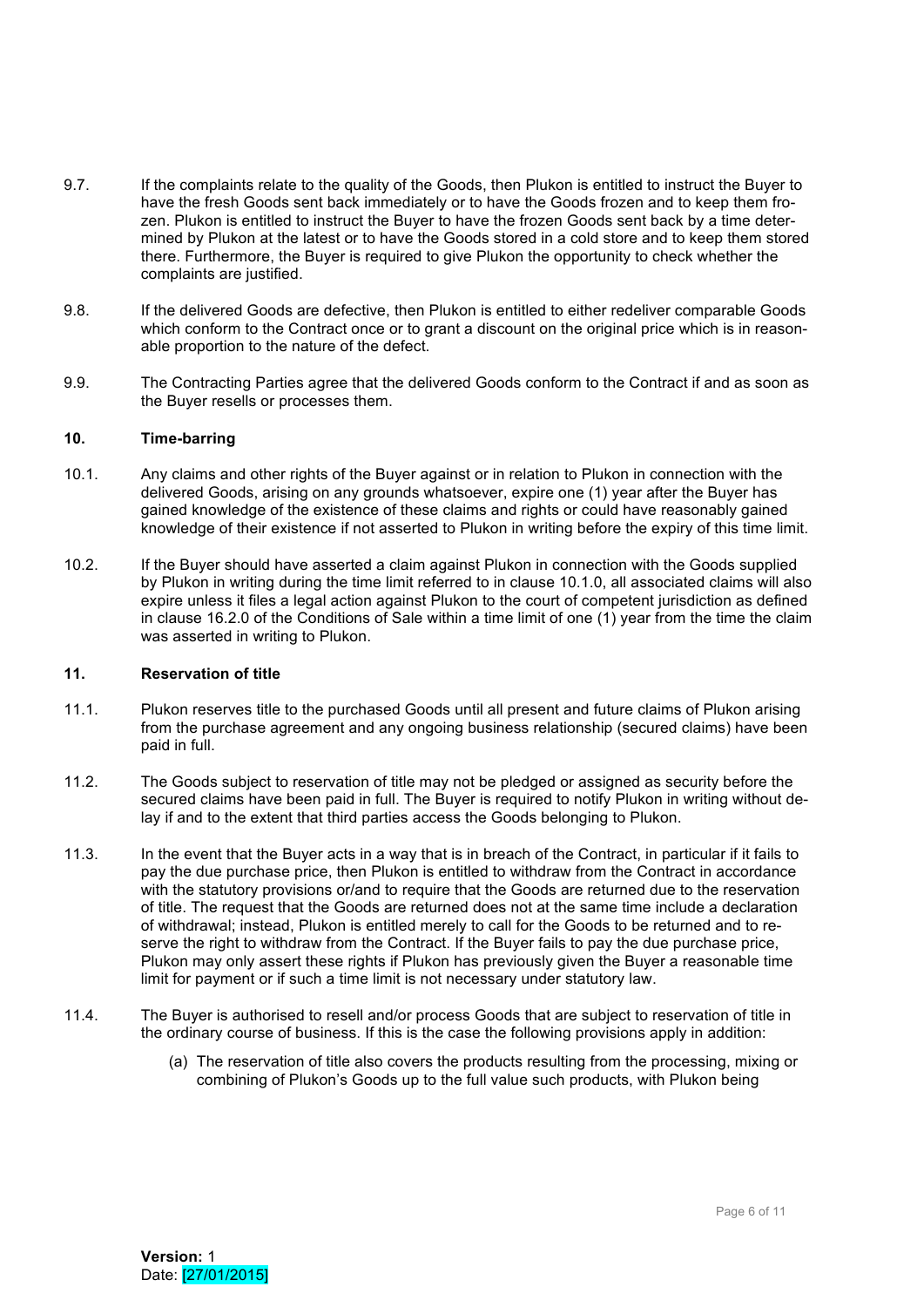deemed to be the manufacturer. If Goods are processed, mixed or combined with any third party's goods and title is retained by such third parties, then Plukon will become the joint owner of the processed, mixed or combined Goods in proportion to their invoice values. Apart from this, the same applies for the resulting products as for the Goods delivered under reservation of title.

- (b) The Buyer already assigns any receivables from third parties arising from a resale of the Goods or products in their entirety, or alternatively to the value of Plukon's joint ownership share as defined in the above paragraph, to Plukon as security. Plukon accepts the assignment. The Buyer's duties referred to in clause 11.2. also apply in relation to the assigned claims.
- (c) The Buyer is entitled to collect the receivables alongside Plukon. Plukon agrees not to collect the payment as long as the Buyer complies with its payment obligations towards Plukon, does not default on payment, does not file a petition to commence insolvency proceedings and no other defects exist in relation to its ability to pay. However, if such defects exist, then Plukon may require that the Buyer reports the assigned receivables and identity of the debtor to Plukon, provides all information required to collect the receivables, hands over the associated documents and informs the debtors (third parties) about the assignment.
- (d) If the realisable value of the security exceeds Plukon's claims by more than 10%, then Plukon will release security selected by Plukon at the Buyer's request.

### 11.5. **In the event that Goods are supplied to a Buyer in England or Wales, (as soon as they are in England or Wales) these Goods will be subject to a reservation of title according to the law of the United Kingdom as described below in addition to the reservation of title under German law governed by clauses 11.1. to 11.4., on condition that the Contract is otherwise solely governed by German law, as provided in clause 16.1.**:

- (a) Plukon remains the owner of the title in all Goods supplied to the Buyer at any moment until such time as payment for all Goods that were sold and delivered to the Buyer at any moment have been received by Plukon in full in cleared funds from the Buyer.
- (b) The Goods will remain the property of Plukon and the Buyer will (i) store them separately from all other goods held by the Buyer and in such a way that they are readily identifiable as Plukon's Goods, (ii) not remove, deface or obscure any identifying mark or packaging on the Goods and (iii) maintain the Goods in a satisfactory condition, until such time as payment for them and for all other Goods agreed to be sold to the Buyer has been received by Plukon in full in cleared funds from the Buyer.
- (c) If the Goods have been resold, Plukon's beneficial entitlement will be attached to the proceeds of the re-sale received by the Buyer.
- (d) Where ownership of the property in any Goods remains vested in Plukon, Plukon will be entitled to (i) require the Buyer to deliver all Goods in its possession that have not been resold or irrevocably incorporated into another product and (ii) if the Buyer fails to do so upon request, enter the premises where those Goods are stored in order to repossess the same.

Should Goods become damaged in any way after they have been delivered, the Buyer will be liable to pay to Plukon the full purchase price of the Goods.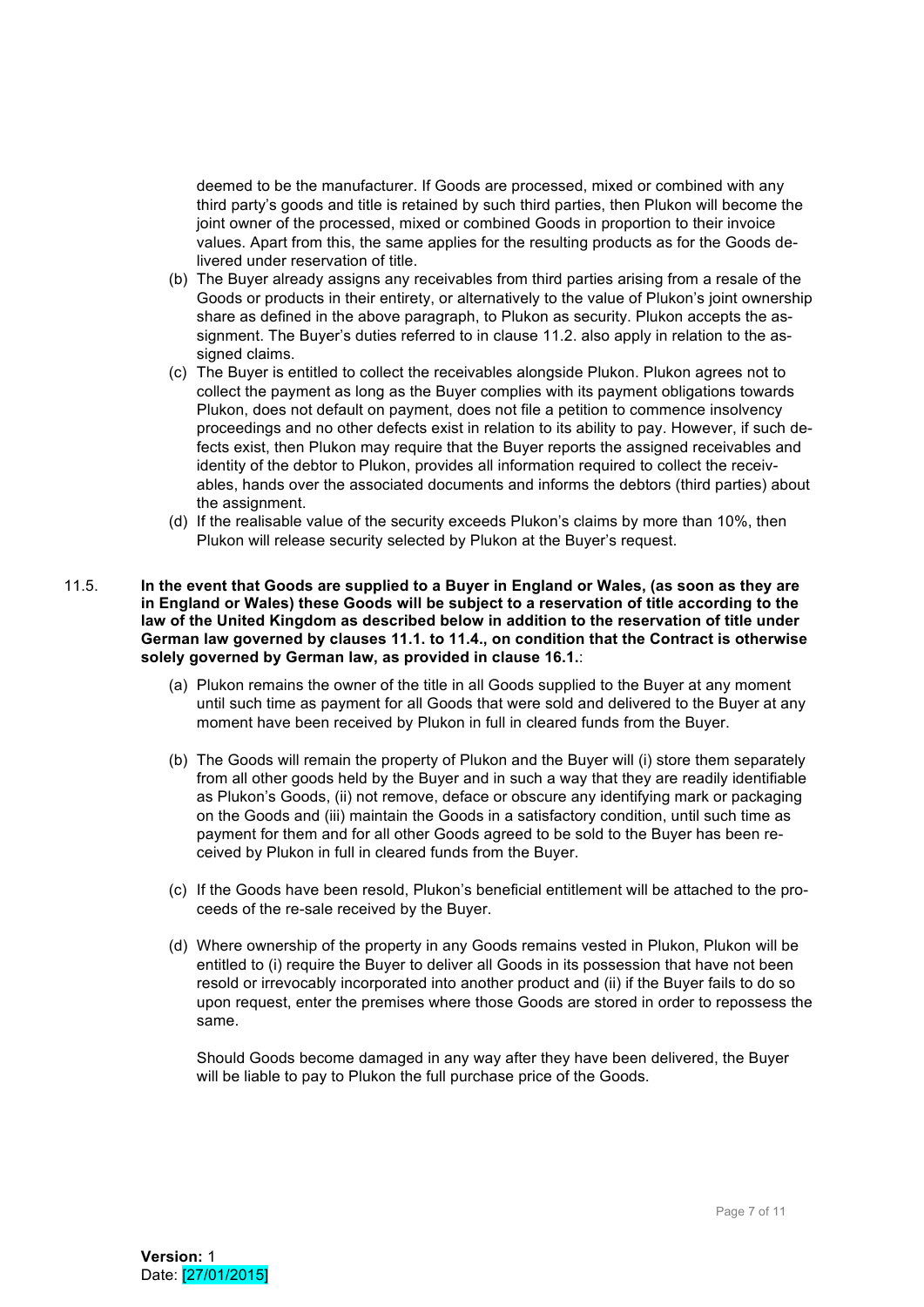# **12. Liability and indemnity**

- 12.1. Where negligence on the part of Plukon is involved, Plukon's liability for damages, regardless of the legal grounds, in particular for impossibility, default, defective or incorrect delivery, breach of contract, breach of duties during contract negotiations and tort (*unerlaubte Handlung*), is limited to the extent set out in this clause 12..
- 12.2. Plukon has unlimited liability for wilful misconduct and gross negligence. Plukon is only liable for ordinary negligence (*einfache Fahrlässigkeit*) if a breach of material contractual duties is involved. The obligation to deliver the Goods on time and their freedom from defects that have more than an insignificant effect on their fitness for use, other duties intended to enable the Buyer to use the Goods in accordance with the Contract or to protect the life, limb or health of the Buyer's personnel or to protect its property from material damage are material contractual duties.
- 12.3. If Plukon is liable for damages based on the merits under clause 12.2., then this liability is limited to damage which was foreseen by Plukon as a possible consequence of a breach of the Contract at the time the Contract was concluded or which Plukon ought to have foreseen if it had exercised the due care as is usual in the ordinary course of business (*verkehrsübliche Sorgfalt*). Direct damage and consequential damage which is the consequence of the Goods being defective is only indemnifiable if such damage can typically be anticipated when the Goods are used for their intended purpose.
- 12.4. The above exclusions and limitations of liability apply to the same extent for the benefit of the governing bodies, statutory representatives, employees and other persons performing obligations on behalf of Plukon.
- 12.5. If Plukon provides information or acts as an advisor and this information or advice is not part of the contractually agreed scope of services it is bound to provide, then this information or advice will be provided free of charge and excluding any liability whatsoever.
- 12.6. If Plukon and the Buyer are obliged alongside each other to indemnify a third party (joint and several debtors (*Gesamtschuldner*)), then the liability of Plukon and the Buyer as between themselves depends on how far the damage was predominantly caused by Plukon or the Buyer (liability according to degree of causation (*Verursachungsanteile*)). The Buyer will indemify Plukon from its liability to the relevant extent.
- 12.7. Plukon's liability for guaranteed features and on account of injury to life, limb or health and for liability under the German Product Liability Act (*Produkthaftungsgesetz*) is unaffected by this clause 12..

### **13. Dissolution, suspension and force majeure (höhere Gewalt)**

13.1. Plukon is entitled to dissolve the Contract (out of court) or to (initially) suspend the Contract at any time if it is not in a position to deliver due to the Goods being unavailable without any negligence on its part or if it is not able to perform its contractual duties due to circumstances for which it is not responsible. Plukon must inform the Buyer without delay if the Goods are unavailable and reimburse any consideration by the Buyer without delay. Circumstances for which Plukon is not responsible are deemed, among other things, to be that Plukon is not in a position to fulfil its duties or to deliver in connection with measures restricting imports and exports (potentially) imposed by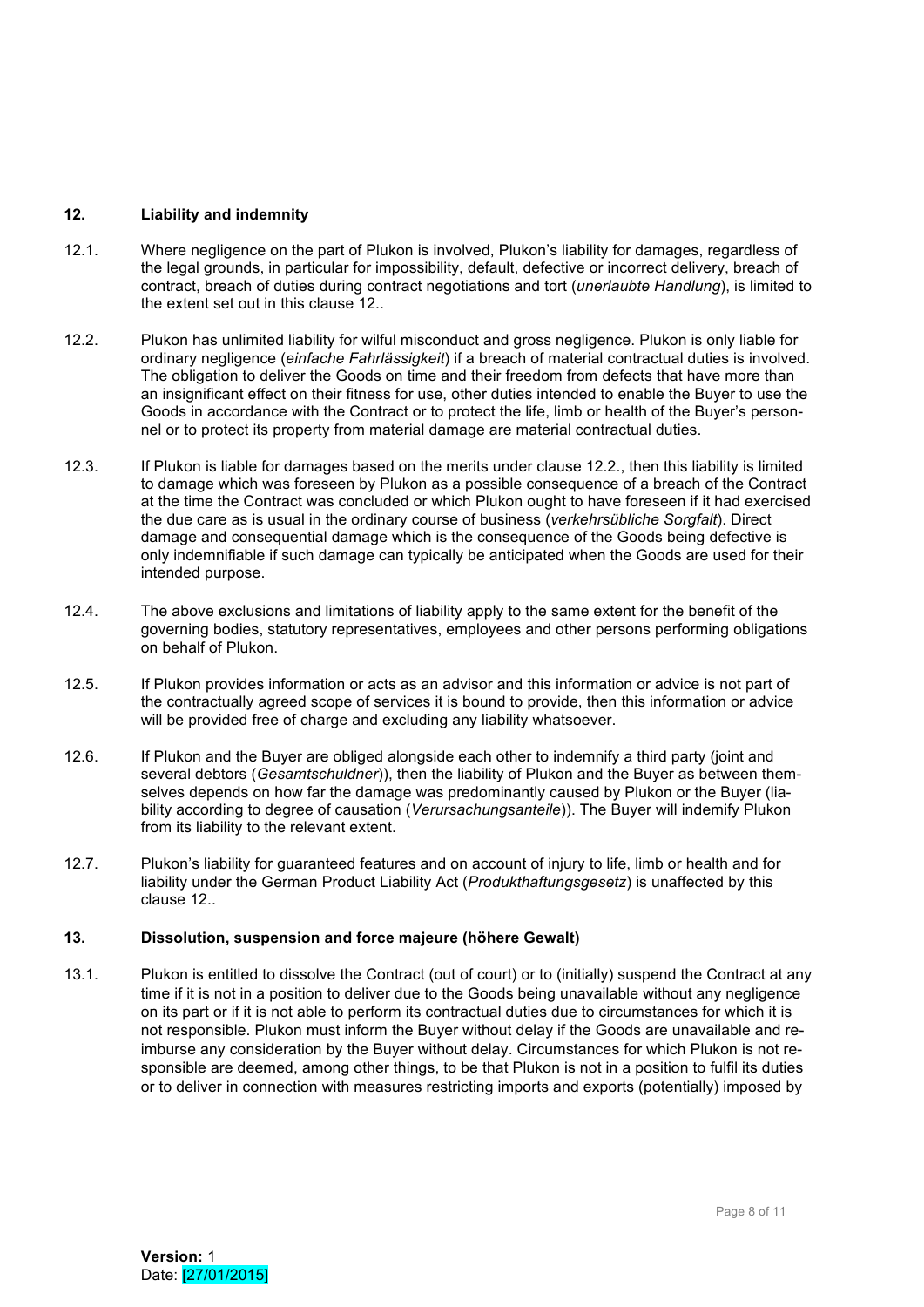an authority or an instance of international law by whose orders Plukon is directly or indirectly bound.

- 13.2. Furthermore, circumstances under the terms of clause 13.1. for which Plukon is not responsible and which entitle it to dissolve or suspend the Contract, include in particular but not exclusively, war, risk of war, civil war, insurrection, strikes, employee lock-outs, a general lack of the raw materials required, stagnation at suppliers, transport difficulties, fire, weather preventing work, revolutions, piracy, natural catastrophes in general, bird flu and other animal diseases or epidemics that may affect Plukon's business activities, acts of terror, explosions, incursions, water damage, floods, workers' sit-ins, lock-outs, import and export restrictions, official measures, machine defects and disruptions in power supply, both in general as well as at Plukon companies and at third parties from whom Plukon procures items required for its business activities, as well as storage, whether under its own responsibility or otherwise, and during the corresponding transport, as well as all other circumstances for which Plukon is not accountable and which are outside its control.
- 13.3. Plukon is also entitled to invoke force majeure (*höhere Gewalt*) under the terms of clauses 13.1.0 and 13.2. if the circumstance which stands in the way of (continued) performance occurs after Plukon should have performed the Contract.
- 13.4. If the Contract is suspended on account of force majeure under the terms of clauses 13.1. and13.2., then the Buyer is entitled to dissolve the Contract if the suspension extends beyond a period of three (3) months from the time Plukon has made use of its right to suspend the Contract without any duty to indemnify arising on the part of Plukon in such a case.
- 13.5. In the cases referred to in clause 7.6. Plukon also has the right to dissolve the Contract or to suspend its (further) implementation.
- 13.6. The Buyer may only dissolve the Contract on account of a breach of duty for which Plukon is responsible if Plukon does not manage to remedy the breach of duty in an acceptable manner within a reasonable time limit (of at least fourteen (14) days), taking into account all the circumstances, after being called to do so in writing and the Buyer cannot reasonably be required to uphold the Contract.

# **14. Integrity and competition**

- 14.1. The Buyer represents and guarantees that neither the Buyer nor one or more of its governing bodies, representatives or officers or any affiliated company of the Buyer, its governing bodies, representatives and officers breach the provisions of the German Act against Restraints of Competition (*Gesetz gegen Wettbewerbsbeschränkungen* – GWB) and/or Articles 101 and 102 TFEU or national and international legal anti-bribery rules.
- 14.2. Furthermore, the Buyer represents and guarantees that neither the Buyer itself nor one or more of its governing bodies, representatives or officers or any affiliated company of the Buyer, its governing bodies, representatives and officers will either directly or indirectly (i.e. through a third party) promise, offer or grant an unfair advantage of any kind to Plukon's governing bodies, representatives or officers for the purpose of initiating or performing a Contract.
- 14.3. If the Buyer breaches clauses 14.1. or 14.2., then Plukon is entitled to terminate a Contract with immediate effect without Plukon incurring any duty to pay indemnification of whatever kind to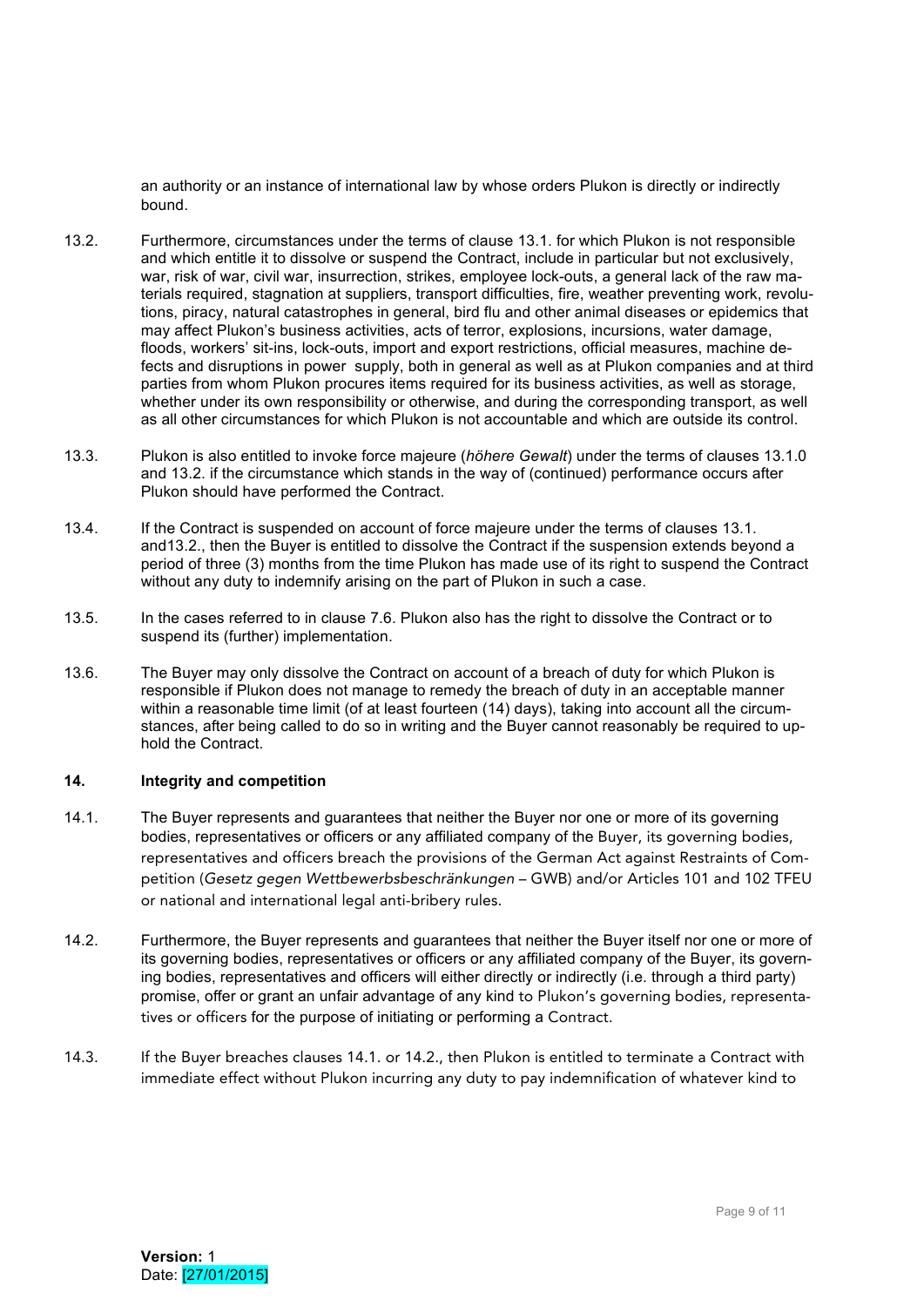the Buyer. In the event of such termination (i) Plukon will not in any way be obliged to deliver Goods to the Buyer, (ii) the Buyer will be responsible for compensating and is obliged to compensate Plukon for damages, claims, monetary fines or other losses (including any legal fees) which are claimed against Plukon or which Plukon sustains or has to pay as a result of nonperformance of this clause by the Buyer, and (iii) Plukon will be entitled to make use of all legal means open to it in this context. The provisions of this clause shall remain in force following the expiry or termination of a Contract.

14.4. Plukon will only engage in business relationships with companies who respect the law and adhere to ethical standards and principles. If Plukon receives information that the opposite is the case, Plukon will inform the Buyer about this and the Buyer agrees that it will contribute towards investigating the matter and provide Plukon with all information (to the extent legally permitted) required by it to assess whether the accusation concerned is justified and whether the Contract or Offer should be upheld. This information covers in particular but not exclusively bookkeeping, business records, documents or other data.

# **15. Confidentiality**

The Buyer shall at all times keep confidential from third parties the fact that any Contract has been entered into with Plukon and its contents as well as all confidential information and business secrets it become aware of in connection with the conclusion of a Contract or in connection with the performance of the Contract, unless and to the extent that the Buyer is obliged by a national or international legal provision to provide particular information to third parties. The Buyer shall inform Plukon as soon as possible in such a case.

#### **16. Applicable law and place of jurisdiction**

- 16.1. The Contract between Plukon and the Buyer is governed exclusively by German substantive law without regard to the United Nations Convention on Contracts for the International Sale of Goods of 11 April 1980 (CISG).
- 16.2. If the Buyer is a merchant (*Kaufmann*), a legal entity under public law (*juristische Person des öffentlichen Rechts*) or a special fund under public law (*öffentlich-rechtliches Sondervermögen*) or if it does not have a general place of jurisdiction in Germany, then the place of jurisdiction for all disputes arising from the business relationship between the Contracting Parties will, at Plukon's option, be the place where the branch of the Plukon Contracting Party in the specific case is located or the place of the Buyer's registered office. However, for claims filed against Plukon, the place where the branch of the Plukon Contracting Party in the specific case is located will be the exclusive place of jurisdiction. This provision is without prejudice to any mandatory legal provisions regarding exclusive places of jurisdiction.
- 16.3. Notwithstanding the provisions in clause 16.2., Plukon is entitled to summon the Buyer before a court of competent jurisdiction under German law or under an applicable international treaty at any time, if required, or to initiate proceedings before a court of arbitration in accordance with the Arbitration Rules (*Schiedsgerichtsordnung* (DIS-SchO)) of the German Institute of Arbitration (*Deutsche Institution für Schiedsgerichtsbarkeit e.V.* (DIS)), if required.